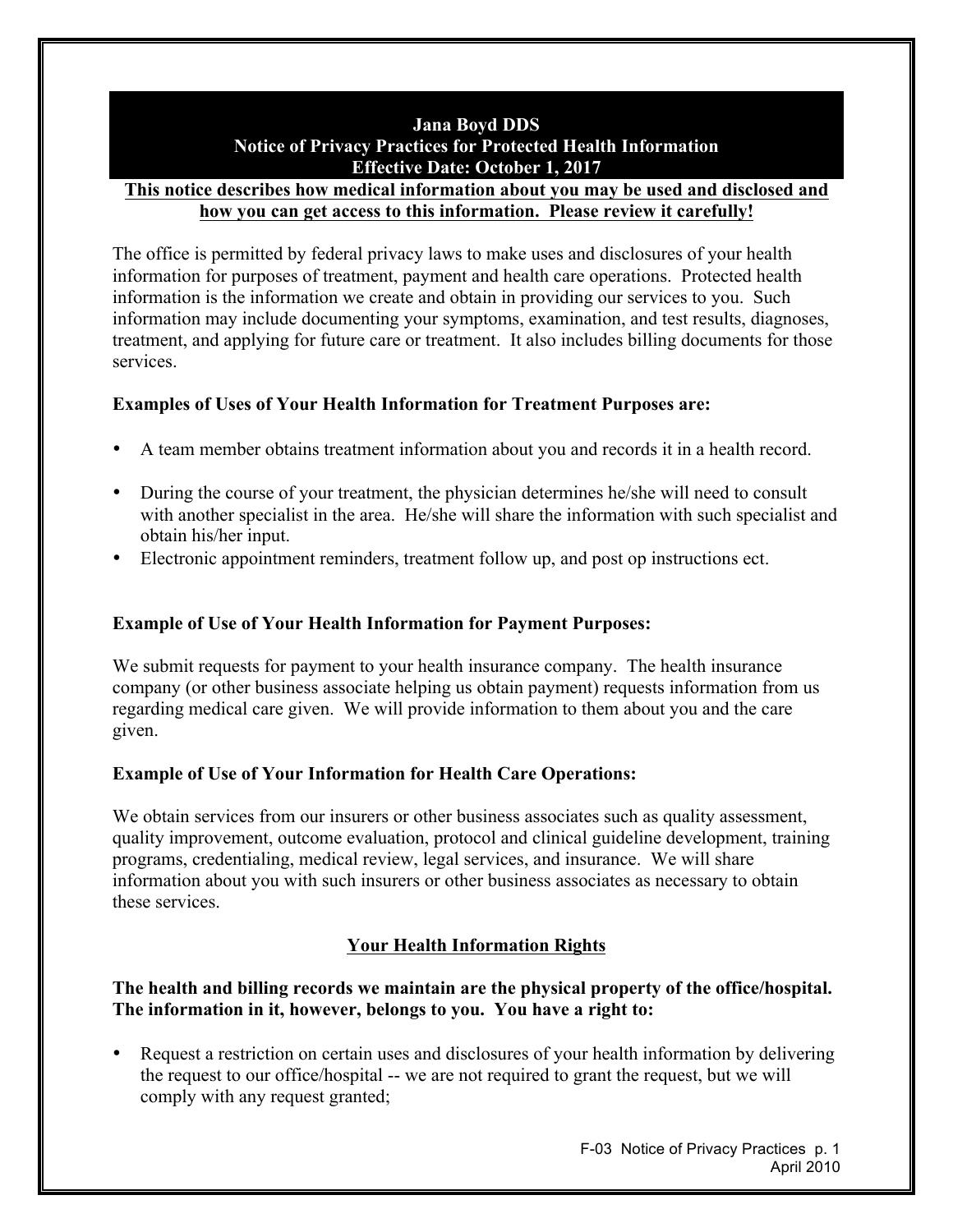- Request a restriction on disclosures of medical information to a health plan for purposes of carrying out payment or health care operations (and is not for purposes of carrying out treatment; and the PHI pertains solely to a health care service for which the provider has been paid out of pocket in full—we must comply with this request;
- Obtain a paper copy of the current Notice of Privacy Practices for Protected Health Information ("Notice") by making a request at our office/hospital;
- Request that you be allowed to inspect and copy your health record and billing record you may exercise this right by delivering the request to our office/hospital;
- Appeal a denial of access to your protected health information, except in certain circumstances;
- Request that your health care record be amended to correct incomplete or incorrect information by delivering a request to our office/hospital. We may deny your request if you ask us to amend information that:
	- Was not created by us, unless the person or entity that created the information is no longer available to make the amendment;
	- Is not part of the health information kept by or for the office/hospital;
	- Is not part of the information that you would be permitted to inspect and copy; or,
	- Is accurate and complete.

If your request is denied, you will be informed of the reason for the denial and will have an opportunity to submit a statement of disagreement to be maintained with your records;

- Request that communication of your health information be made by alternative means or at an alternative location by delivering the request in writing to our office/hospital;
- Obtain an accounting of disclosures of your health information as required to be maintained by law by delivering a request to our office/hospital. An accounting will not include uses and disclosures of information for treatment, payment, or operations; disclosures or uses made to you or made at your request; uses or disclosures made pursuant to an authorization signed by you; uses or disclosures made in a facility directory or to family members or friends relevant to that person's involvement in your care or in payment for such care; or, uses or disclosures to notify family or others responsible for your care of your location, condition, or your death.
- Revoke authorizations that you made previously to use or disclose information by delivering a written revocation to our office/hospital, except to the extent information or action has already been taken.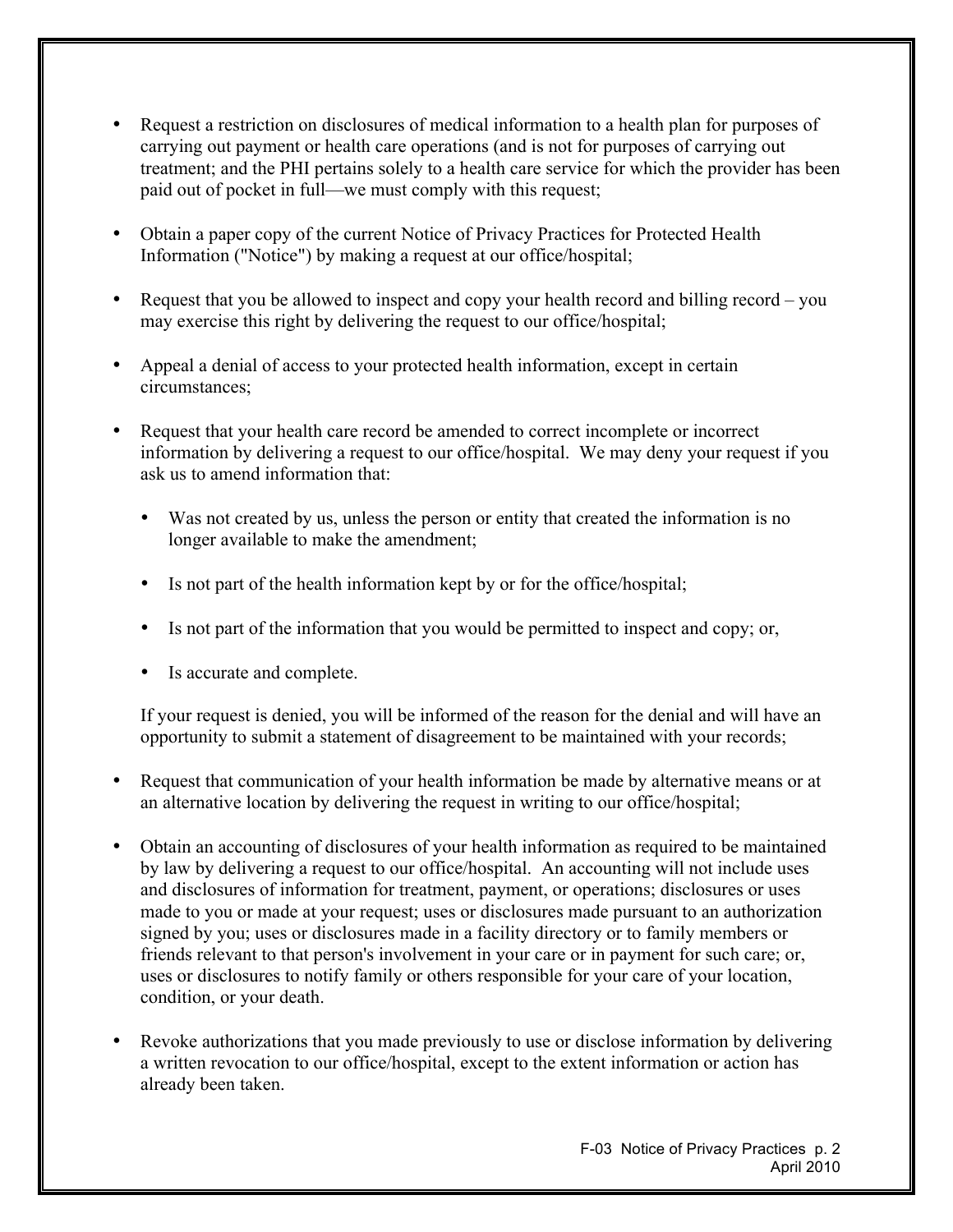• Elect to opt out of receiving further fundraising communications from the office/hospital.

If you want to exercise any of the above rights, please contact **Dr. Jana Boyd 757-539-1588 2900 Godwin Blvd. Suffolk VA 23434** in person or in writing, during regular, business hours. She will inform you of the steps that need to be taken to exercise your rights.

### **Our Responsibilities**

#### **The office is required to:**

- Maintain the privacy of your health information as required by law;
- Provide you with a notice as to our duties and privacy practices as to the information we collect and maintain about you;
- Abide by the terms of this Notice;
- Notify you if we cannot accommodate a requested restriction or request; and,
- Accommodate your reasonable requests regarding methods to communicate health information with you.

We reserve the right to amend, change, or eliminate provisions in our privacy practices and access practices and to enact new provisions regarding the protected health information we maintain. If our information practices change, we will amend our Notice. You are entitled to receive a revised copy of the Notice by calling and requesting a copy of our "Notice" or by visiting our office and picking up a copy.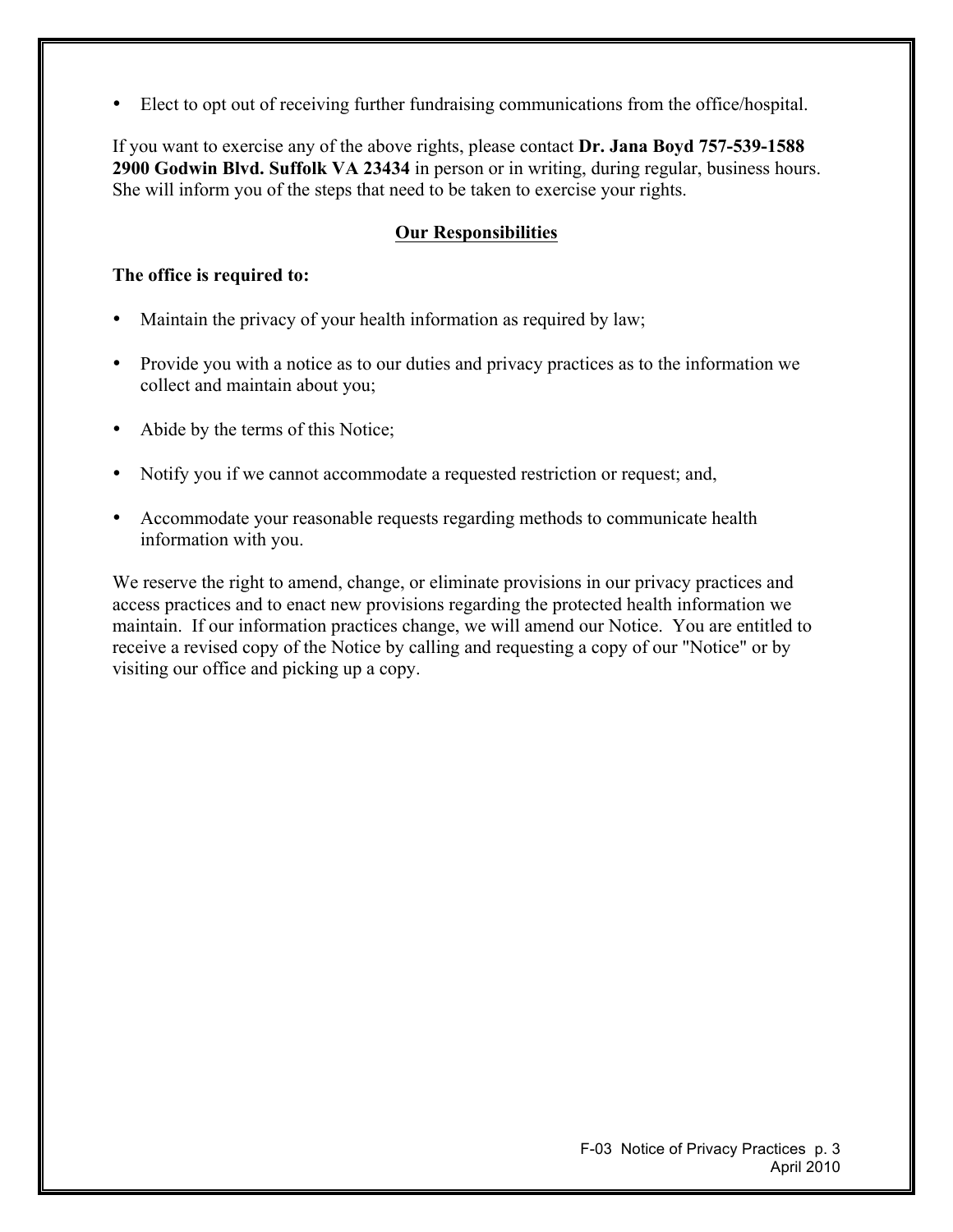# **To Request Information or File a Complaint**

If you have questions, would like additional information, or want to report a problem regarding the handling of your information, you may contact:

#### **Dr. Jana Boyd 757-539-1588 2900 Godwin Blvd. Suffolk VA 23434**

Additionally, if you believe your privacy rights have been violated, you may file a written complaint at our office by delivering the written complaint to **Dr. Jana Boyd**. You may also file a complaint by mailing it or e-mailing it to the Secretary of Health and Human Services, whose street address and e-mail address is:

#### **2900 Godwin Blvd. Suffolk VA 23434 Info@janaboyddds.com**

- We cannot, and will not, require you to waive the right to file a complaint with the Secretary of Health and Human Services (HHS) as a condition of receiving treatment from the office/hospital.
- We cannot, and will not, retaliate against you for filing a complaint with the Secretary of Health and Human Services.

# **Other Disclosures and Uses**

### **Directory**

#### **Communication with Family**

• Using our best judgment, we may disclose to a family member, other relative, close personal friend, or any other person you identify, health information relevant to that person's involvement in your care or in payment for such care if you do not object or in an emergency.

#### **Notification**

• Unless you object, we may use or disclose your protected health information to notify, or assist in notifying, a family member, personal representative, or other person responsible for your care, about your location, and about your general condition, or your death.

### **Research**

• We may disclose information to researchers when their research has been approved by an institutional review board that has reviewed the research proposal and established protocols to ensure the privacy of your protected health information.

#### **Disaster Relief**

• We may use and disclose your protected health information to assist in disaster relief efforts.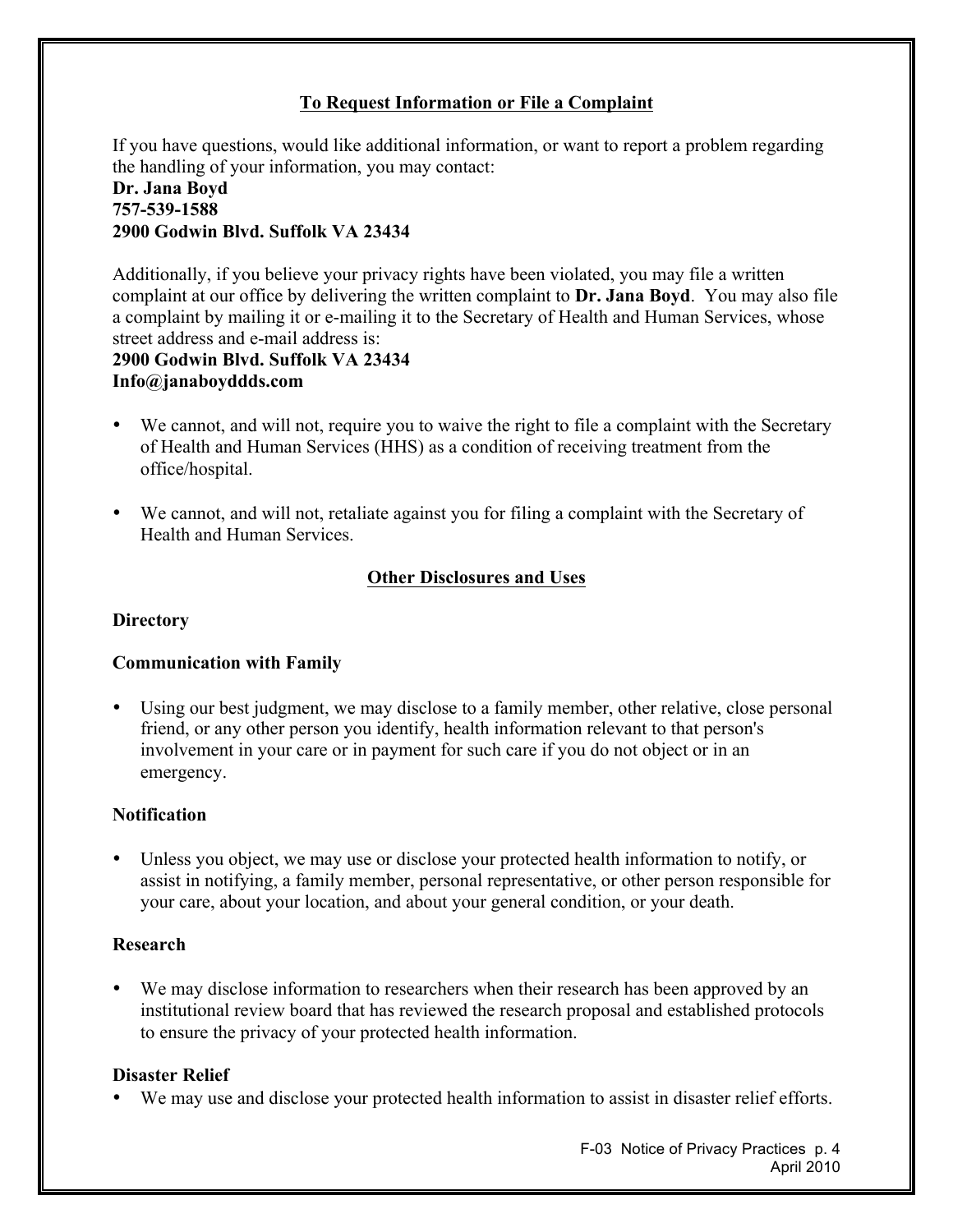### **Organ Procurement Organizations**

• Consistent with applicable law, we may disclose your protected health information to organ procurement organizations or other entities engaged in the procurement, banking, or transplantation of organs for the purpose of tissue donation and transplant.

### **Food and Drug Administration (FDA)**

• We may disclose to the FDA your protected health information relating to adverse events with respect to food, supplements, products and product defects, or post-marketing surveillance information to enable product recalls, repairs, or replacements.

#### **Workers Compensation**

• If you are seeking compensation through Workers Compensation, we may disclose your protected health information to the extent necessary to comply with laws relating to Workers Compensation.

#### **Public Health**

• As authorized by law, we may disclose your protected health information to public health or legal authorities charged with preventing or controlling disease, injury, or disability; to report reactions to medications or problems with products; to notify people of recalls; to notify a person who may have been exposed to a disease or who is at risk for contracting or spreading a disease or condition.

#### **Abuse & Neglect**

• We may disclose your protected health information to public authorities as allowed by law to report abuse or neglect.

#### **Employers**

We may release health information about you to your employer if we provide health care services to you at the request of your employer, and the health care services are provided either to conduct an evaluation relating to medical surveillance of the workplace or to evaluate whether you have a work-related illness or injury. In such circumstances, we will give you written notice of such release of information to your employer. Any other disclosures to your employer will be made only if you execute a specific authorization for the release of that information to your employer.

#### **Correctional Institutions**

• If you are an inmate of a correctional institution, we may disclose to the institution or its agents the protected health information necessary for your health and the health and safety of other individuals.